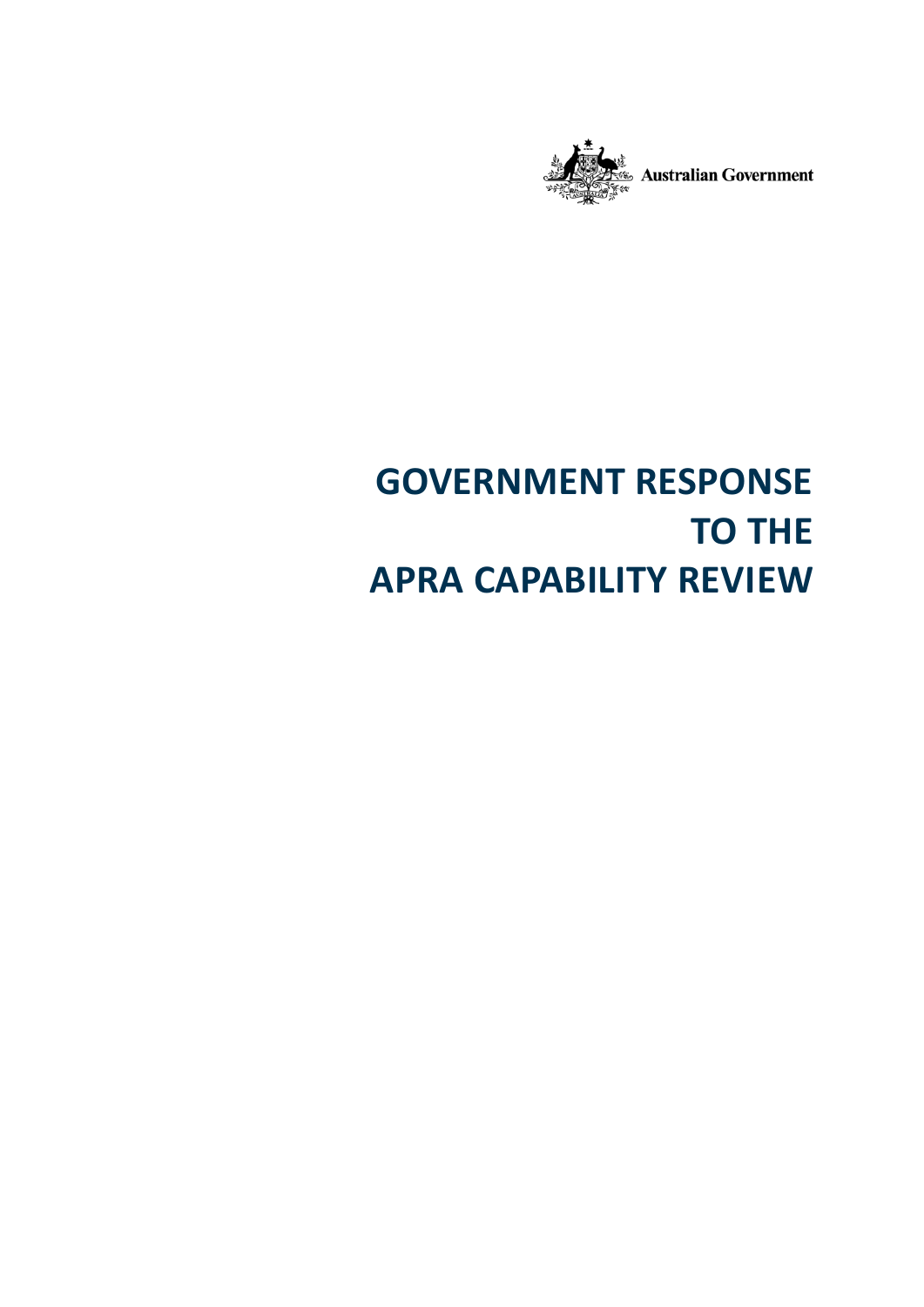# **Government response to the APRA Capability Review**

On 11 February 2019, the Government announced a review to consider the capabilities of the Australian Prudential Regulation Authority (APRA).

Importantly, since the review was announced, the Government has legislated to give APRA stronger powers to take action to ensure that superannuation funds act in the best interests of members and improved its legislative powers over the authorisation process for MySuper products. The Government also provided APRA with more than \$150 million in additional funding in the 2019-20 Budget.

The APRA Capability Review formed part of the Government's response to the Hayne Royal Commission. Recommendation 6.13 of the final report of the Hayne Royal Commission called for capability reviews of APRA and ASIC to occur at least every four years and for a capability review of APRA to be completed as soon as reasonably practicable.

The Hayne Royal Commission recommendation followed a previous Productivity Commission recommendation arising out of its final report Superannuation: Assessing the Efficiency and Competitiveness in December 2018 that the Government initiate an independent capability review of APRA. The Productivity Commission called for the review to be completed and published during 2019.

The APRA Capability Review was led by an expert panel chaired by Mr Graeme Samuel AC, with Ms Diane Smith-Gander AO and Mr Grant Spencer as members. Mr Samuel was formerly the Chairman of the Australian Competition and Consumer Commission and President of the National Competition Council. Ms Smith-Gander has previously been a senior executive at Westpac and partner at McKinsey & Company and is currently an adjunct professor in corporate governance at the University of Western Australia. Mr Spencer was the former Deputy Governor and Head of Financial Stability, and former Acting Governor, at the Reserve Bank of New Zealand and has previously held senior roles at the International Monetary Fund.

Terms of Reference for the Review were released on 13 March 2019 and submissions were due by 10 April 2019.

The Panel provided its Review to the Government on 28 June 2019. The Panel made 24 recommendations, with 19 directed to APRA. The remaining five recommendations were directed to the Government.

The Review found that APRA is an impressive and forceful regulator in matters of traditional financial risk. However, the Review has also identified important changes to ensure that APRA is well positioned to respond to an environment of growing complexity and emerging risks for APRA's regulated sectors.

APRA has indicated to Government that it supports all 19 recommendations directed to it. The Government notes that APRA is already implementing a number of the recommendations, and will promptly begin initiatives to implement the remainder. The Government will consider the need for any additional funding as part of the 2020-21 Budget process.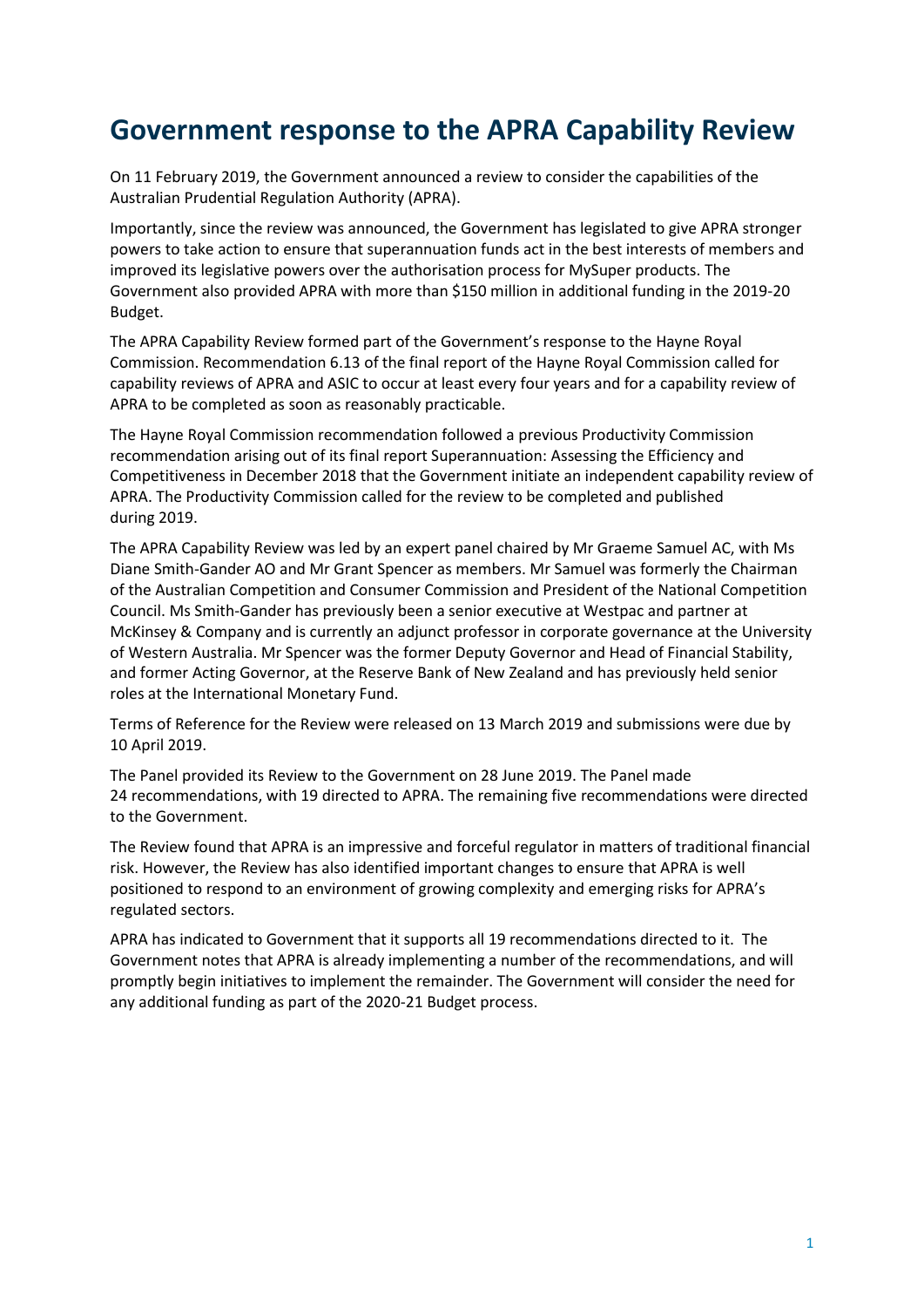## **Government response to recommendations**

#### Recommendation 2.5 — APS Workplace Bargaining Framework

To help facilitate a number of recommendations in the Review, the Government should remove APRA from the application of the APS Workplace Bargaining Policy.

APRA should engage with the Government to consider ways to enable greater variation in remuneration levels.

The Government agrees APRA should have the flexibility to attract and retain the staff it needs to deliver its mandate.

The Government will work with APRA and the Australian Public Service Commission (APSC) to better understand and address any restrictions within the current APS Bargaining Framework in order to ensure that APRA can attract and retain high skilled staff, particularly in niche areas subject to high market demand.

#### Recommendation 4.3 – Non-objections power

The Government should consider providing APRA with a non-objections power to veto the appointment or reappointment of directors and senior executives of regulated entities. This would bring it into line with international regulators and strengthen its capacity to pre-emptively regulate GCA risks. The power should be available to APRA only where the risks associated with the entity, including but not limited to member outcomes for superannuation funds, warrant it.

The Government will ensure that APRA has sufficient powers and flexibility to prevent inappropriate directors and senior executives from being appointed or re-appointed to regulated entities, as part of extending the Banking Executive Accountability Regime.

#### Recommendation 5.3 – APRA Mandate

In accordance with recommendation 23 of the Productivity Commission's Superannuation Inquiry, the Government should legislate to make APRA's member outcomes mandate more explicit. The Government should clearly outline its expectations for APRA on superannuation in its next Statement of Expectations.

The Government agrees that it will outline its expectations for APRA on superannuation in its next Statement of Expectations. The financial regulator oversight authority will be tasked with monitoring APRA's performance against the Government's expectations.